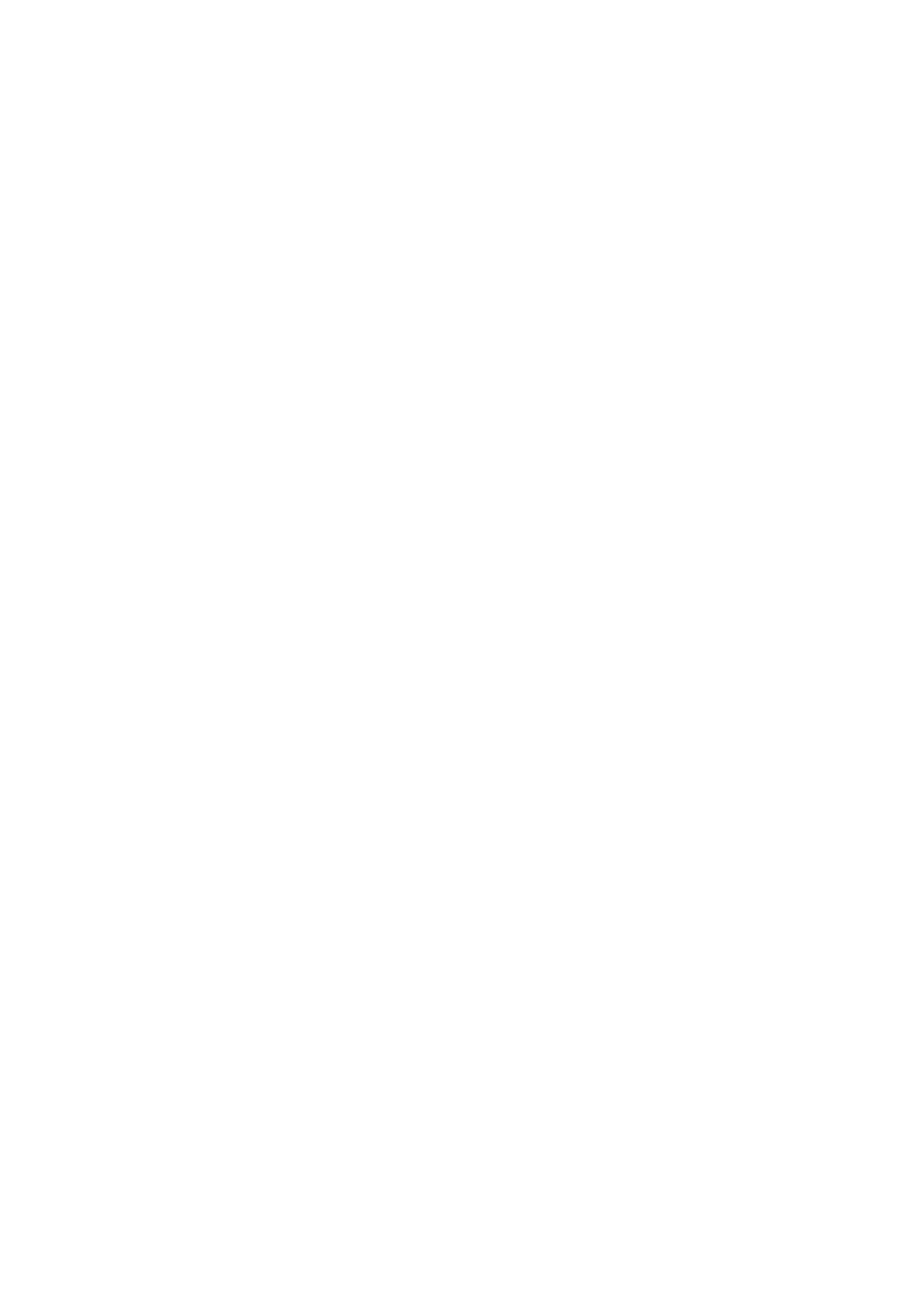# **TABLE OF CONTENTS 28 MAY 2020**

|               | <b>Business</b> |                                                                                       | Page No.       |  |
|---------------|-----------------|---------------------------------------------------------------------------------------|----------------|--|
|               |                 |                                                                                       |                |  |
| $\mathbf 1$ . |                 | <b>Meeting Conduct</b>                                                                | 5              |  |
|               | 1.1             | <b>Karakia</b>                                                                        | 5              |  |
|               | 1.2             | <b>Apologies</b>                                                                      | 5              |  |
|               | 1.3             | <b>Conflict of Interest Declarations</b>                                              | 5              |  |
|               | 1.4             | <b>Confirmation of Minutes</b>                                                        | 5              |  |
|               |                 | 1.5 Tawa Community Board Service Award                                                | 5              |  |
|               | 1.6             | <b>Public Participation</b>                                                           | 5              |  |
|               | 1.7             | Items not on the Agenda                                                               | 5              |  |
| 2.            |                 | <b>Oral Reports</b>                                                                   | $\overline{7}$ |  |
|               | 2.1             | Oral Reports 28 May 2020                                                              | $\overline{7}$ |  |
| 3.            |                 | <b>Reports</b>                                                                        | 9              |  |
|               | 3.1             | <b>Resource Consent Applications and Approvals for 3</b><br>March 2020 to 10 May 2020 | 9              |  |
|               | 3.2             | <b>Tawa Community Board Discretionary fund - Monthly</b><br>Allocations 2019/2020     | 11             |  |
|               | 3.3             | <b>Forward Programme</b>                                                              | 15             |  |
| 4.            |                 | <b>Committee Reports</b>                                                              | 17             |  |
|               | 4.1             | <b>Current &amp; Upcoming Consultation and Engagements</b>                            | 17             |  |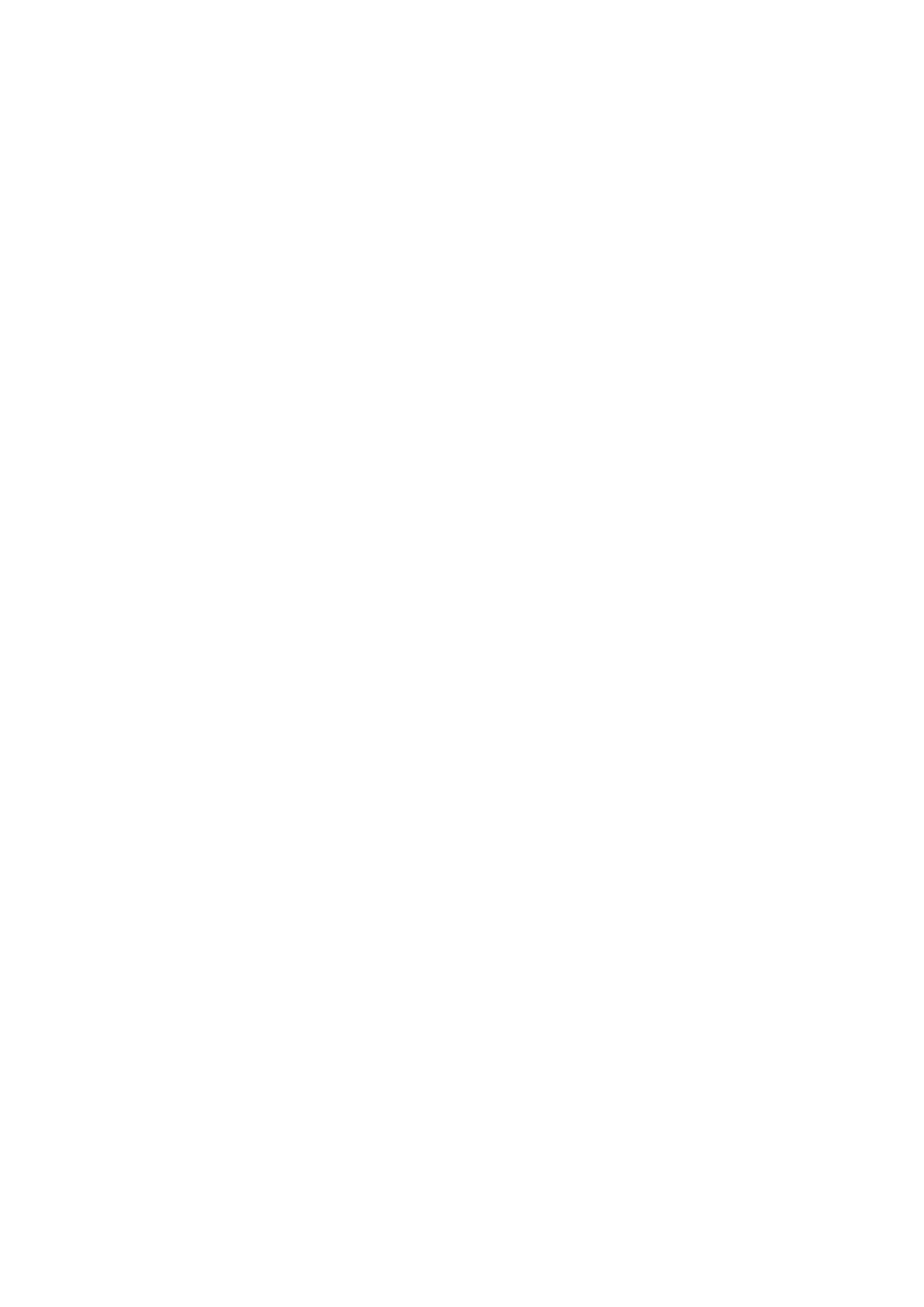# <span id="page-4-0"></span>**1. Meeting Conduct**

## **1. 1 Karakia**

The Chairperson will open the meeting with a karakia.

| Kia hora te marino                  | May peace be widespread.            |
|-------------------------------------|-------------------------------------|
| Kia whakapapa pounamu te moana      | May the sea be like greenstone;     |
| Hei huarahi mā tatou I te rangi nei | a pathway for all of us this day.   |
| Aroha atu, aroha mai                | Let us show respect for each other, |
| Tātou i a tātou katoa.              | love for one another.               |

At the appropriate time, the following karakia will be read to close the meeting.

**Kia whakairia te tapu Kia wātea ai te ara Kia turuki whakataha ai Kia turuki whakataha ai Haumi e. Hui e. Tāiki e!**

Restrictions are moved aside, so the pathway is clear to return to everyday activities. Let us be united.

#### <span id="page-4-1"></span>. **1. 2 Apologies**

The Chairperson invites notice from members of apologies, including apologies for lateness and early departure from the meeting, where leave of absence has not previously been granted.

### <span id="page-4-2"></span>**1. 3 Conflict of Interest Declarations**

Members are reminded of the need to be vigilant to stand aside from decision making when a conflict arises between their role as a member and any private or other external interest they might have.

### <span id="page-4-3"></span>**1. 4 Confirmation of Minutes**

The minutes of the meeting held on 1 May 2020 will be put to the Tawa Community Board for confirmation.

### <span id="page-4-4"></span>**1. 5 Tawa Community Board Service Award**

A Tawa Community Board Service Award may be presented.

### <span id="page-4-6"></span>**1. 6 Public Participation**

A maximum of 60 minutes is set aside for public participation at the commencement of any meeting of the Council or committee that is open to the public. Under Standing Order 3.23.3 a written, oral or electronic application to address the meeting setting forth the subject, is required to be lodged with the Chief Executive by 12.00 noon of the working day prior to the meeting concerned, and subsequently approved by the Chairperson.

### <span id="page-4-5"></span>**1. 7 Items not on the Agenda**

Any item not on the agenda may only be discussed if a motion to discuss the item is passed by a unanimous resolution of the meeting; and:

1. The item is a minor item relating to the general business of the local authority; and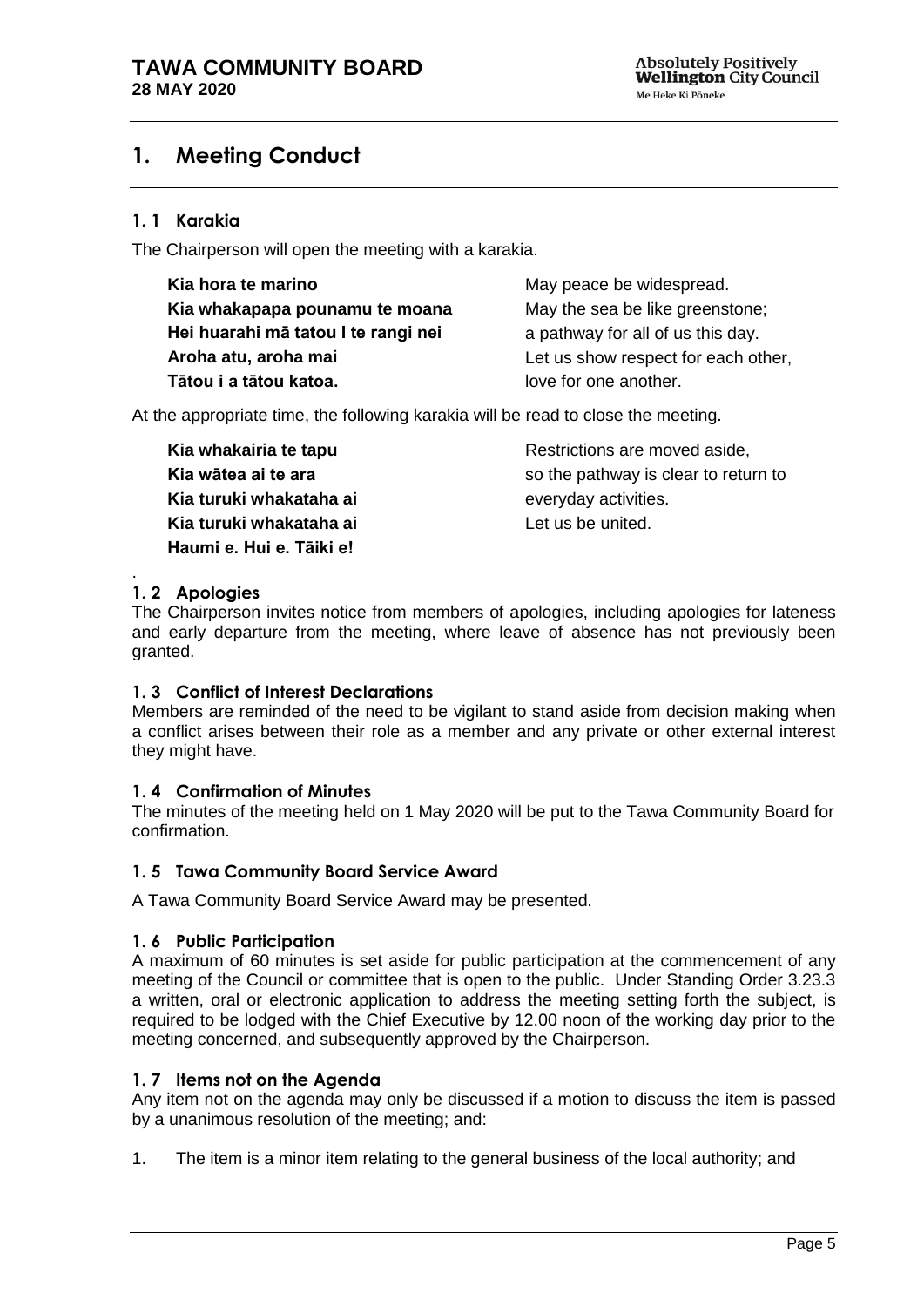- 2. The Chairperson explains at the beginning of the meeting, at a time when it is open to the public, that the item will be discussed at the meeting but no resolution, decision or recommendation may be made in respect of that item except to refer that item to a subsequent meeting for further discussion; and
- 3. The Chairperson explains to the meeting why the item is not on the agenda and the reason why discussion of the item cannot be delayed.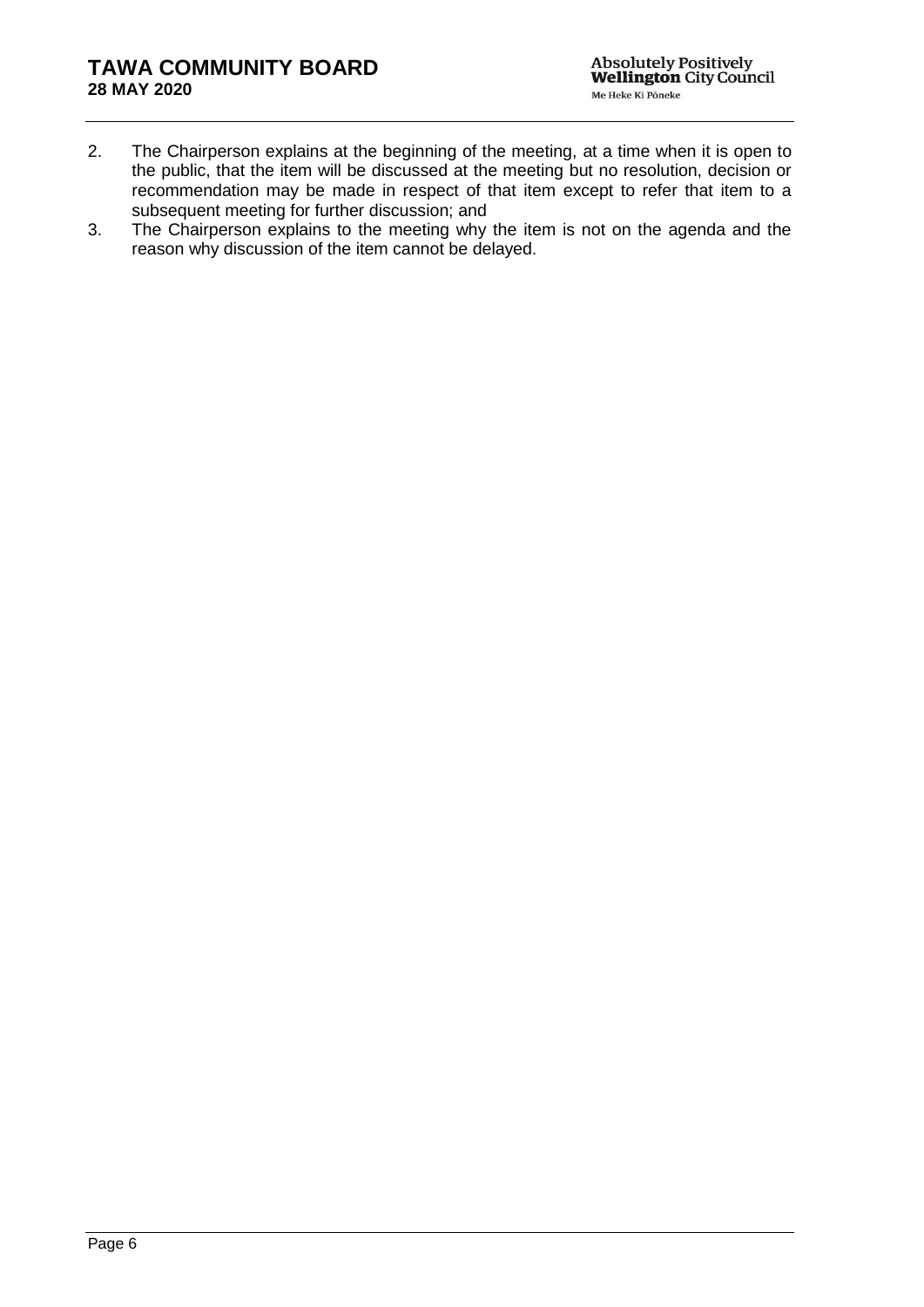# <span id="page-6-1"></span><span id="page-6-0"></span>**2. Oral Reports**

# **ORAL REPORTS 28 MAY 2020**

## **Purpose**

- 1. Oral reports provide an opportunity for Council officers, guests and Tawa Community Board members to share updates on relevant issues.
- 2. The following oral reports are scheduled to be delivered at this meeting:
	- a. Police Update Sarah Steed (Tawa Constable)
	- b. Salvation Army Sarah Opie (Community and Youth Coordinator)
	- c. Foodbank Patrick McGill (St Vincent de Paul Society Treasurer)
	- d. Linden Community Development Liz Langham (Te Roopu Raranga)
	- e. Tawa Community Board members' updates

## **Tawa Members Updates May 2020**

### **Purpose**

To provide an update on Board activities and priorities actioned by its members, and note public feedback.

## **Update to 20 May 2020**

### **Planning for Growth**

On hold due to COVID-19.

### **Roading, Transport**

 Submitted to Greater Wellington Regional Council as part of their Bus Network Review

### **Youth Development**

● Agreed to meet with Kahui Ako to facilitate overview of youth support in the area

### **Community Development**

- Input into Tawa College Prefects' initiative to ring isolated residents
- Promoted support of Wellington charities providing relief
- Phone contact with local school principals to gauge community needs under Level 4
- Agreed to collaborate with Tawa Rotary in providing relief in the area
- Requested explanation by WCC of resourcing decisions for the Linden community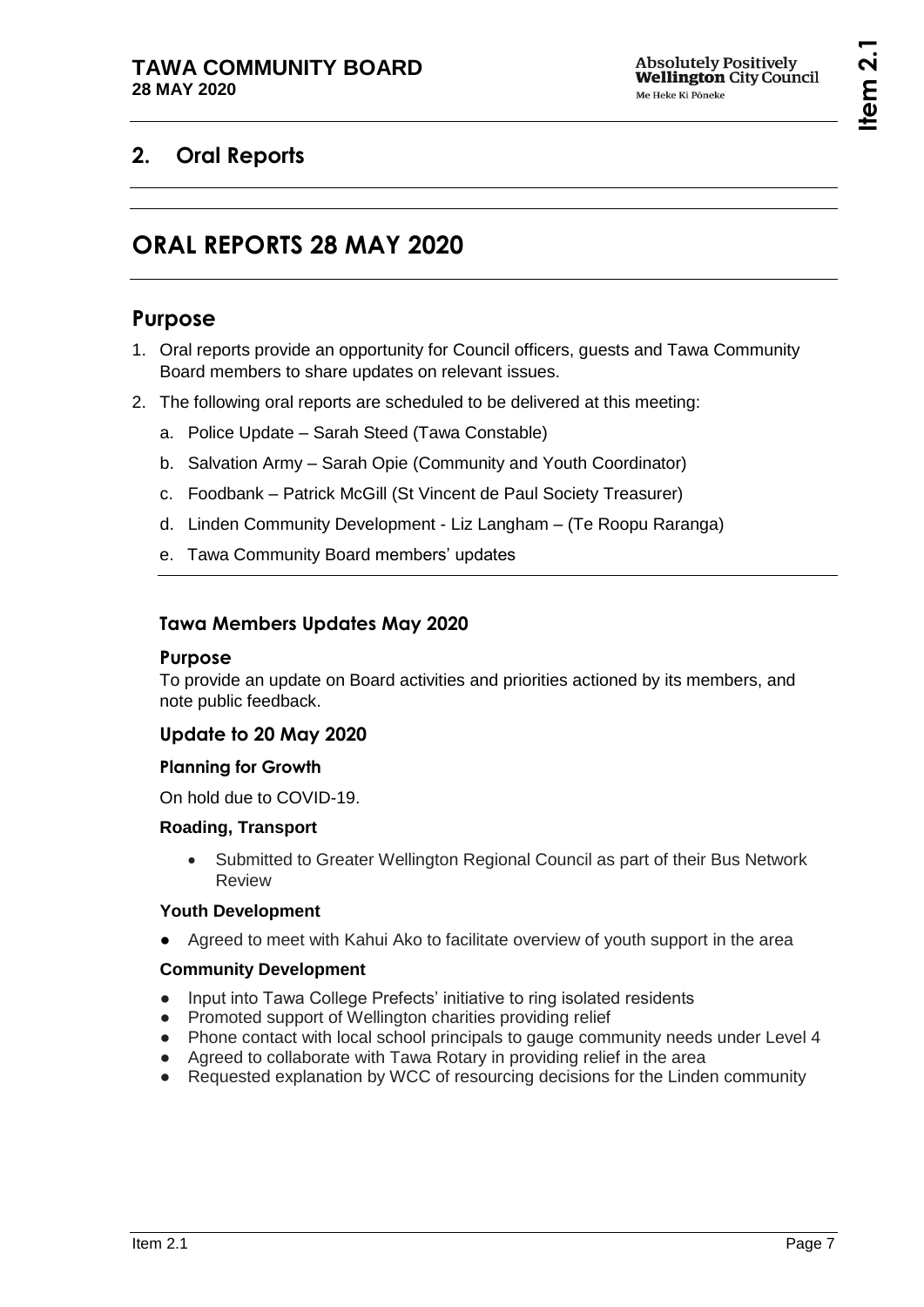#### **Economic Development**

- Set up weekly online meetings with Tawa Business Group representatives, President of Tawa Resident Association, MPs, and Councillors
- Collaborated with TBG to set up Level 3 / 2 local business directory online
- Attended Zoom sessions hosted by Greg O'Connor to get flavour of issues facing businesses.

### **Public Spaces**

Monitored issues over local facility use during Level 4 and 3 of COVID-19 restriction and fed back to WCC officers, MPs as appropriate

### **Water / Resilience**

4 members acted as volunteer drivers / admin for local pharmacy

### **Governance**

- Facilitated weekly online informal Board meetings during COVID-19 Levels 4 and 3
- Discussed Board input into GWRC bus network review, conveyed Board's view that under a state of national emergency the Board would not be actively promoting or seeking public input into this review.
- Promoted (and some Board members attended) WCC Northern Ward webinar on Annual Plan

## **Feedback, requests, complaints received:**

● Enquiry as to removal of mature pohutukawa trees on Lyndhurst Road, on Tawa Anglican property. Neighbouring resident was very unhappy at lack of consultation and lack of WCC ability to protect mature trees.

## **Recommendation/s**

That the Tawa Community Board:

- 1. Receives the information.
- 2. Thanks the presenters for their oral reports.

## **Attachments**

Nil

| Author     | Helena Patuwai, Elected Member Support Advisor              |
|------------|-------------------------------------------------------------|
| Authoriser | Crispian Franklin, Manager, Elected Member Support Advisors |
|            |                                                             |

Ok will do that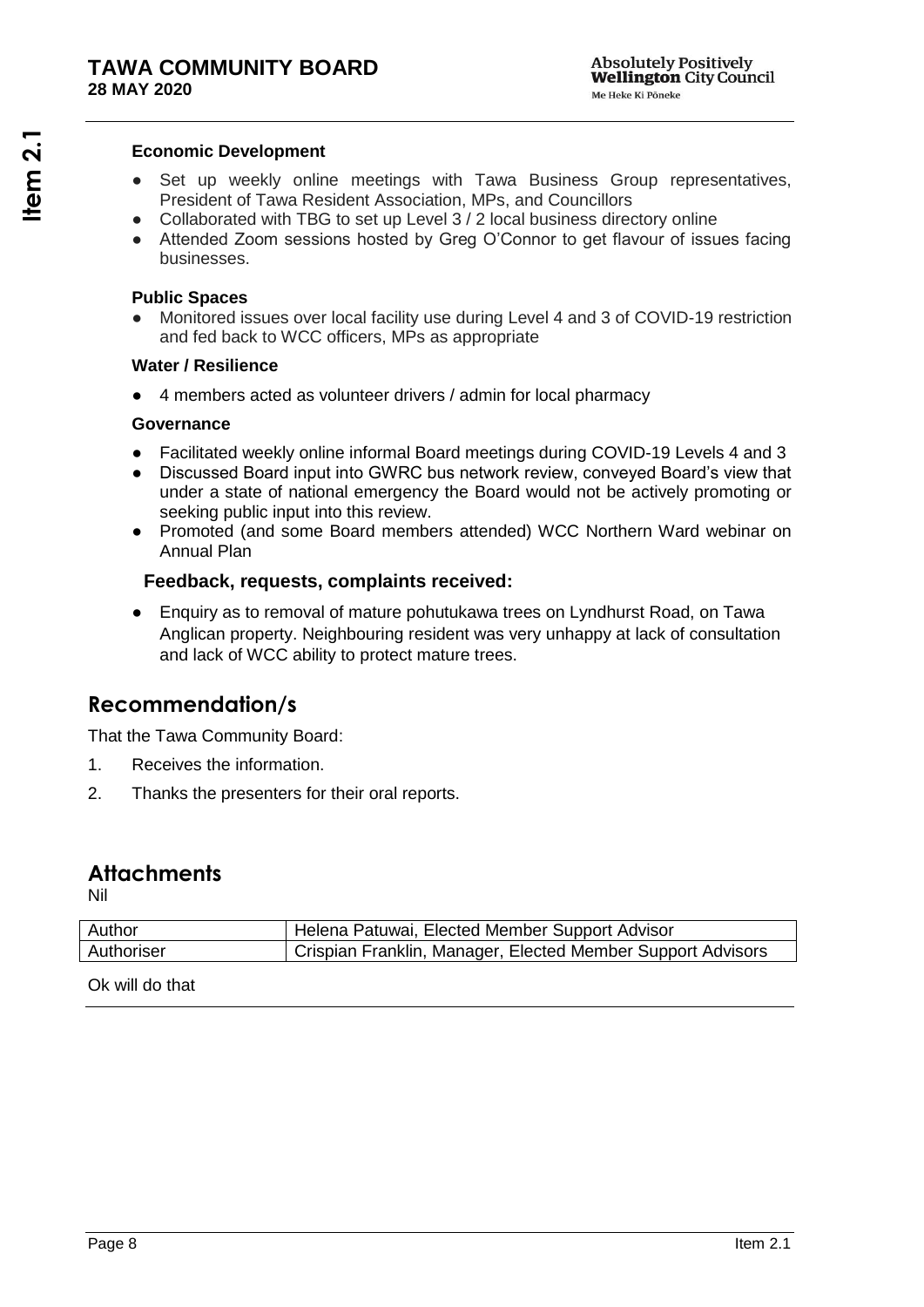# <span id="page-8-1"></span><span id="page-8-0"></span>**3. Reports**

# **RESOURCE CONSENT APPLICATIONS AND APPROVALS FOR 3 MARCH 2020 TO 10 MAY 2020**

## **Purpose**

1. In accordance with an agreement reached with the Tawa Community Board, the purpose of this report is to advise the Board of all resource consents lodged, along with decisions made by Officers acting under Delegated Authority, on Land Use and Subdivision resource consent applications.

## **Recommendation**

That the Tawa Community Board:

1. Receives the information.

## **Background**

2. This report advises the Community Board of resource consents lodged and decisions made during the period 3 March 2020 to 10 May 2020.

## **Discussion**

3. For the period from 3 March 2020 to 10 May 2020, there was one application received by the Council.

| <b>Service</b><br><b>Request</b>                                                                    | <b>Address</b>             | <b>Applicant</b>                    |
|-----------------------------------------------------------------------------------------------------|----------------------------|-------------------------------------|
| 463024                                                                                              | 14 Sunrise Boulevard, Tawa | <b>Presbyterian Support Central</b> |
| Change of conditions relating to design changes to a retirement complex approved under<br>SR372112. |                            |                                     |
|                                                                                                     |                            |                                     |

4. For the period from 3 March 2020 to 10 May 2020, there were four applications approved under delegated authority.

| <b>Service</b><br><b>Request</b>                                                                           | <b>Address</b>        | <b>Applicant</b>               |
|------------------------------------------------------------------------------------------------------------|-----------------------|--------------------------------|
| 458151                                                                                                     | 20 Tawa Terrace, Tawa | <b>LDA Trustee Company Ltd</b> |
| Change of conditions to cancel conditions on SR445623 relating to construction and design<br>requirements. |                       |                                |
| 458147                                                                                                     | 5 Tawa Terrace, Tawa  | <b>Young Family Trust</b>      |
| A subdivision consent for a three lot fee simple and a land use consent for two new dwellings.             |                       |                                |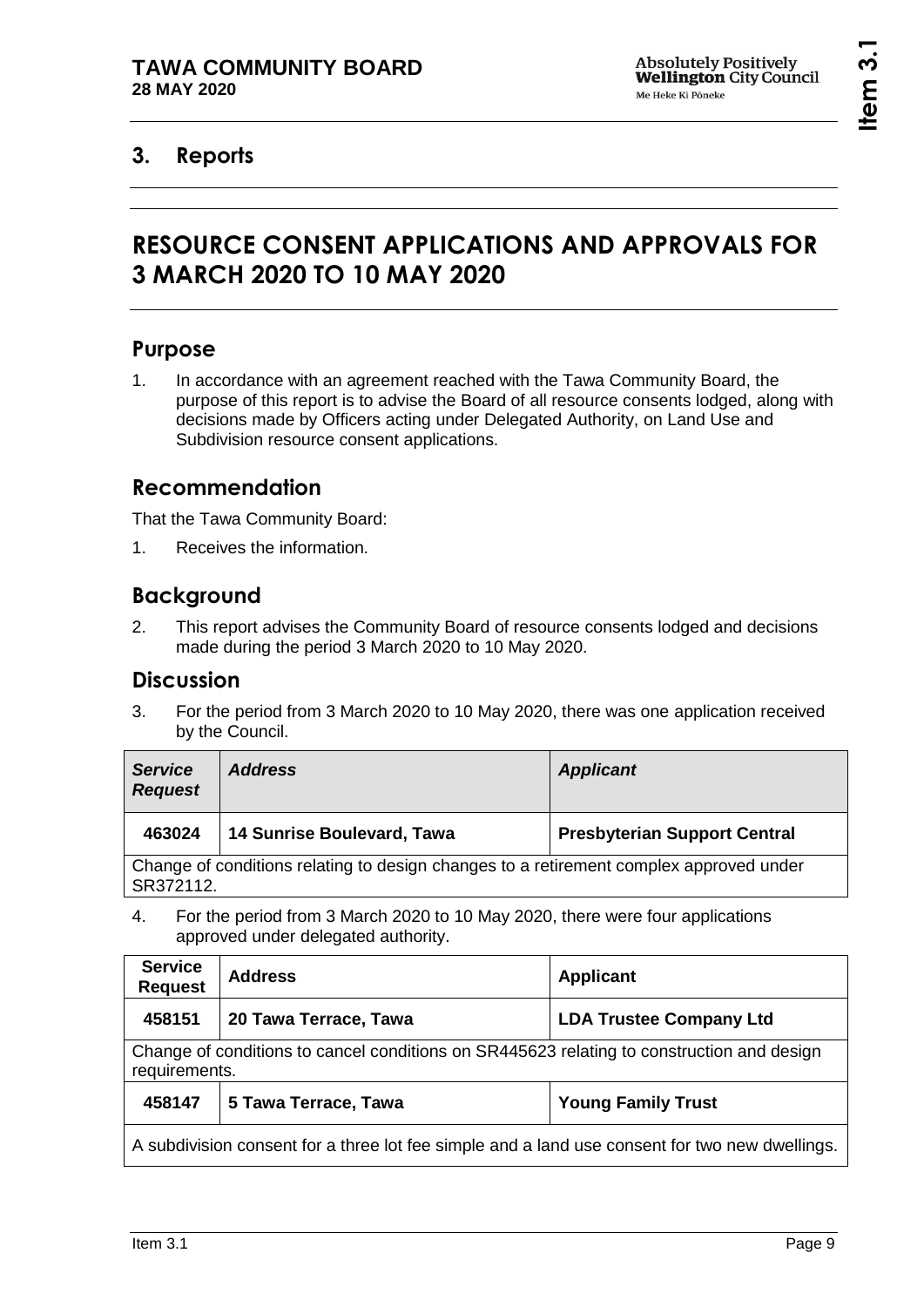| 455509                                            | 108 Jamaica Drive, Grenada North | <b>Mark Long</b>              |
|---------------------------------------------------|----------------------------------|-------------------------------|
| Subdivision consent for two lot fee simple.       |                                  |                               |
| 454085                                            | 26 Main Road, Tawa               | <b>Waitomo Energy Limited</b> |
| Land use consent for new unmanned petrol station. |                                  |                               |

# **Attachments**

Nil

| Author     | Nicole Tydda, Manager Customer Service and Business Support |
|------------|-------------------------------------------------------------|
| Authoriser | <b>Bill Stevens, Resource Consents Team Leader</b>          |
|            | Moana Mackey, Acting Chief City Planner                     |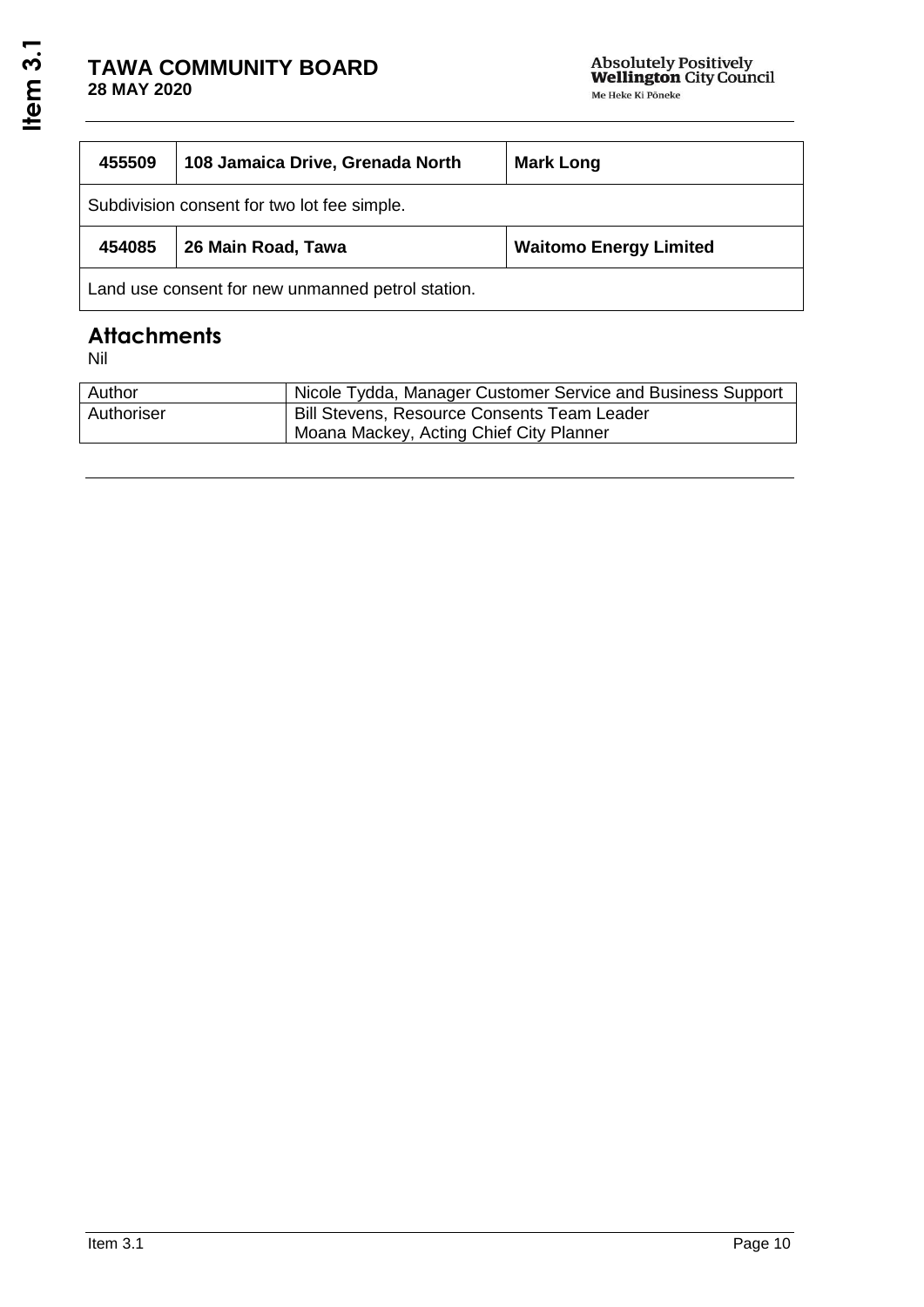# <span id="page-10-0"></span>**TAWA COMMUNITY BOARD DISCRETIONARY FUND - MONTHLY ALLOCATIONS 2019/2020**

# **Purpose**

1. To approve by resolution the spending of the Tawa Community Board Discretionary fund.

# **Recommendation/s**

That the Tawa Community Board:

1. Receives the information.

# **Background**

- 2. The Tawa Community Board's Discretionary Fund is administered by Wellington City Council and is approximately \$11,540 exclusive of GST per annum.
- 3. At every Board meeting, the Board decides whether to make any payments from its Discretionary Fund for projects that directly benefit residents or organisations in Tawa. The payments are authorised by passing a resolution stating the amount of the payment/s, what the payment/s is to be used for and who it is they are going to.

## **Discussion**

4. In March the Tawa Board approved the payment of \$400.00 towards the Manaaki Evening event which has been postponed to a later date.

The 2019/2020 Discretionary Fund payments are as follows:

a) Invoices 2019/2020:

## **2019 Tawa Primary Schools Citizenship Awards:**

- Tawa Presentation \$55.00
- Awards -Stella Creations \$464.06
- Presentation –\$110.00
- Signbiz Scholarship awards \$164.51

## **Kai Kitchen:**

Kai Picnic supplies reimbursement - Robyn \$67.54

## **Printing:**

- Printing 26/07/19 \$1004.42
- Printing 29/12/19 \$1004.42

## **Total: \$2869.95**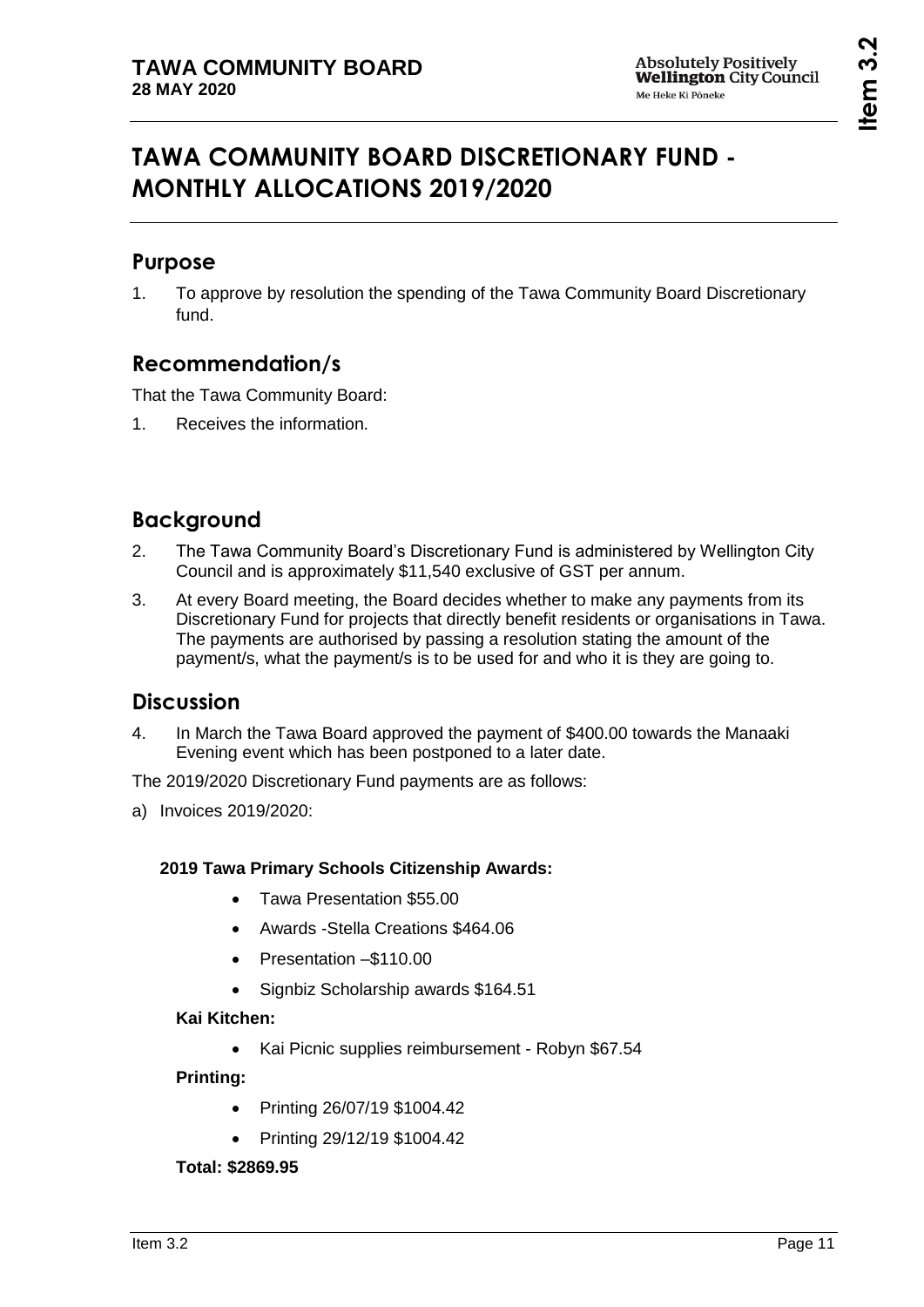b) Reimbursement payments in progress:

## **2019 Tawa Primary Schools Citizenship Awards:**

- New World for refreshments reimbursement -Malcolm \$46.08
- Olivia Melphop photographer reimbursement- Malcolm \$75.00
- Briscoes online photo frames reimbursement- Malcolm \$83.16

## **Photos for Tawa Community Boardroom Foyer:**

- Briscoes photo frames reimbursement -Malcolm \$82.45
- Harvey Norman photo frames reimbursement -Malcolm \$107.88
- Board room frames reimbursement \$242.42
- Board room frames reimbursement \$109.34

## **Total: \$746.33**

- c) Resolutions from Feb- May 2019 payment: Magnets for Manaaki Evening Tawa College \$400.00 **Total: \$400.00**
- 5. Opening balance of Tawa Discretionary Fund.
	- **\$7,523.72**

# **Attachments**

Nil

| Author     | I Helena Patuwai, Elected Member Support Advisor            |  |
|------------|-------------------------------------------------------------|--|
| Authoriser | Crispian Franklin, Manager, Elected Member Support Advisors |  |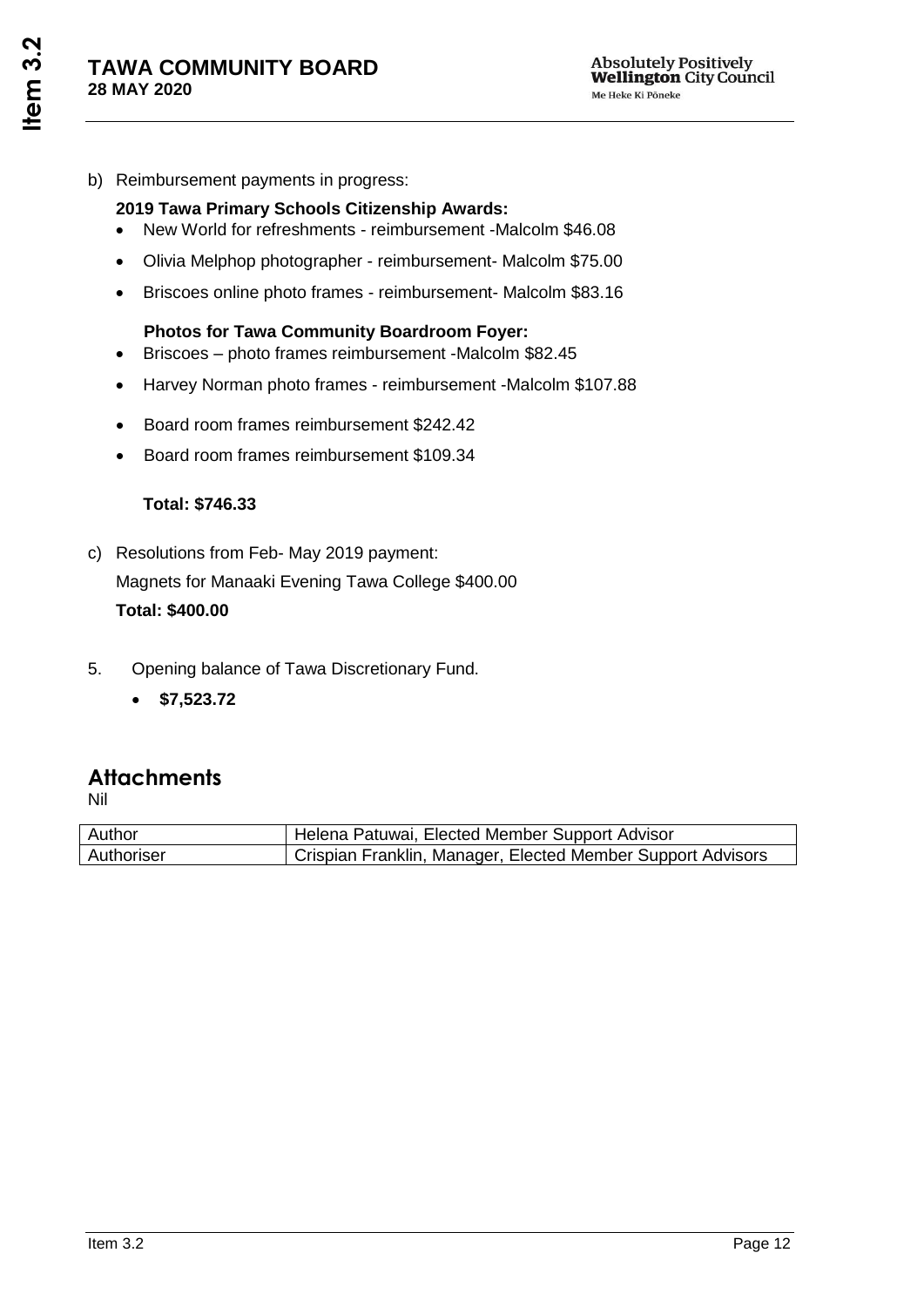# **SUPPORTING INFORMATION**

**Engagement and Consultation** Not applicable

**Treaty of Waitangi considerations** Not applicable

### **Financial implications**

Proactively manage the process of the Tawa Community Board Discretionary fund

**Policy and legislative implications** Not applicable

**Risks / legal**  Not applicable

**Climate Change impact and considerations** Not applicable

**Communications Plan** Not applicable

**Health and Safety Impact considered** Not applicable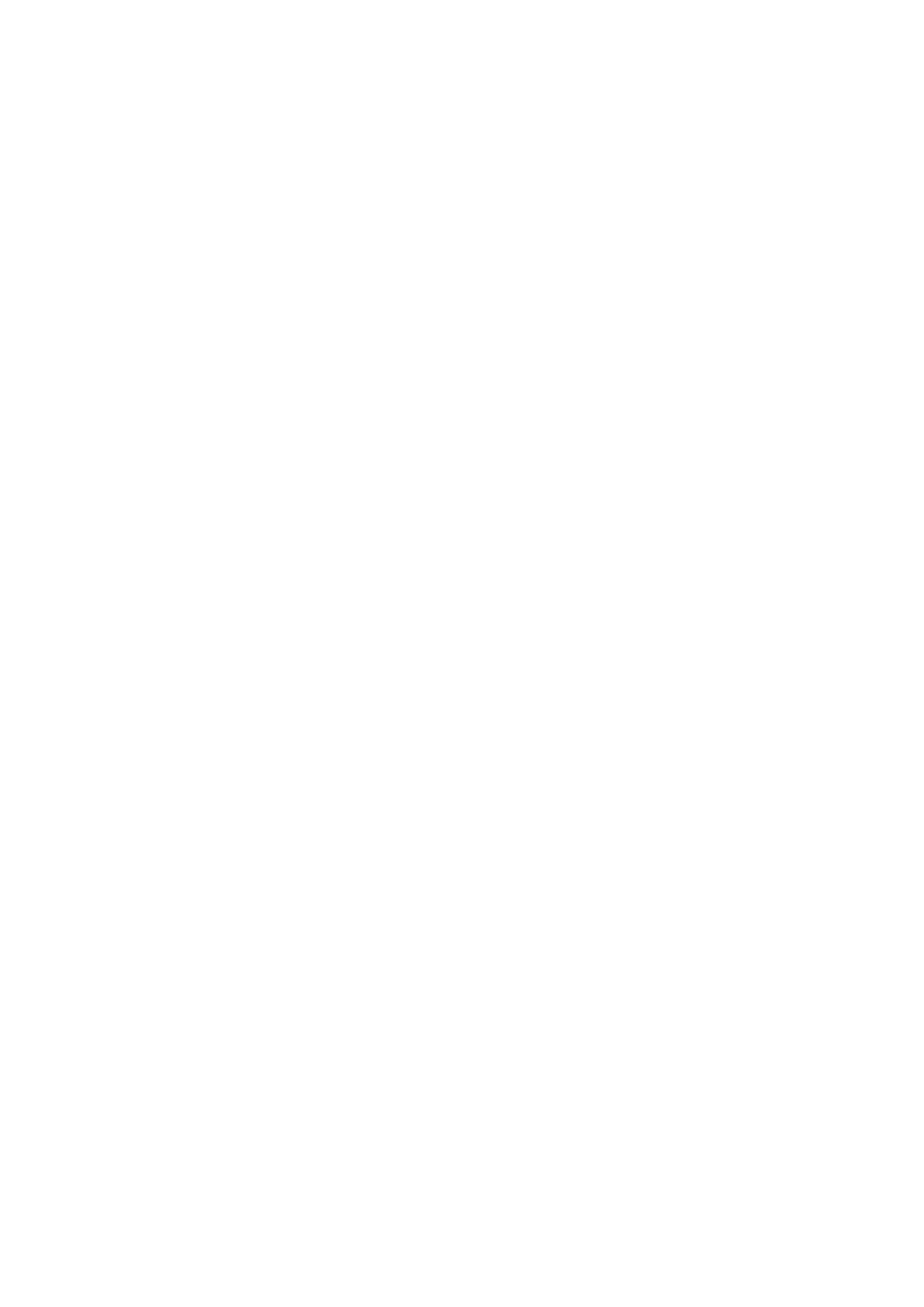# <span id="page-14-0"></span>**FORWARD PROGRAMME**

# **Purpose**

1. To provide the Tawa Community Board with a draft work programme for its amendment and approval.

# **Recommendation/s**

That the Tawa Community Board:

- 1. Receive the information.
- 2. Approve its current draft work programme subject to any alterations, additions or deletions deemed necessary.

# **Discussion**

## **Thursday, 25 June 2020**

### **Oral Reports:**

- o Fire Update- Dean Tutton (alternate standing item)
- o Wellington Water update Ben Fountain (Chief Advisor: Stormwater)
- o WCC Roading Officer Sarah-Jane Still (Property Advisor)
- o WCC Recreation & Parks Planner Joel de Boer (Recreation and Parks Planner)
- o Tawa Business Group Darcy BrittLiff (Chair)
- o Tawa Community Board Members Reports (standing item)

## **Written Reports:**

- o Oral Report
- o Resource Consent Applications and Approvals Report (standing item)
- $\circ$  Upcoming Areas of Consultation, Engagement or Surveys (if any) (standing item)
- o Tawa Community Board Discretionary Fund Update (standing item)
- o Forward Programme (standing item)

## **Thursday, 14 August 2020**

## **Oral Reports:**

- o Police Update (alternate standing item)
- o Youth Council (x3 members)
- o Porirua City Council Ron Minnema (Planning and Programming Engineer)
- o Transport Transmission Gully (NZTA/WCC) tbc
- o Tawa Community Board Members Reports (standing item)

## **Written Reports:**

- o Resource Consent Applications and Approvals Report (standing item)
- o Upcoming Areas of Consultation, Engagement or Surveys (if any) (standing item)
- o Tawa Community Board Discretionary Fund Update (standing item)
- o Forward Programme (standing item)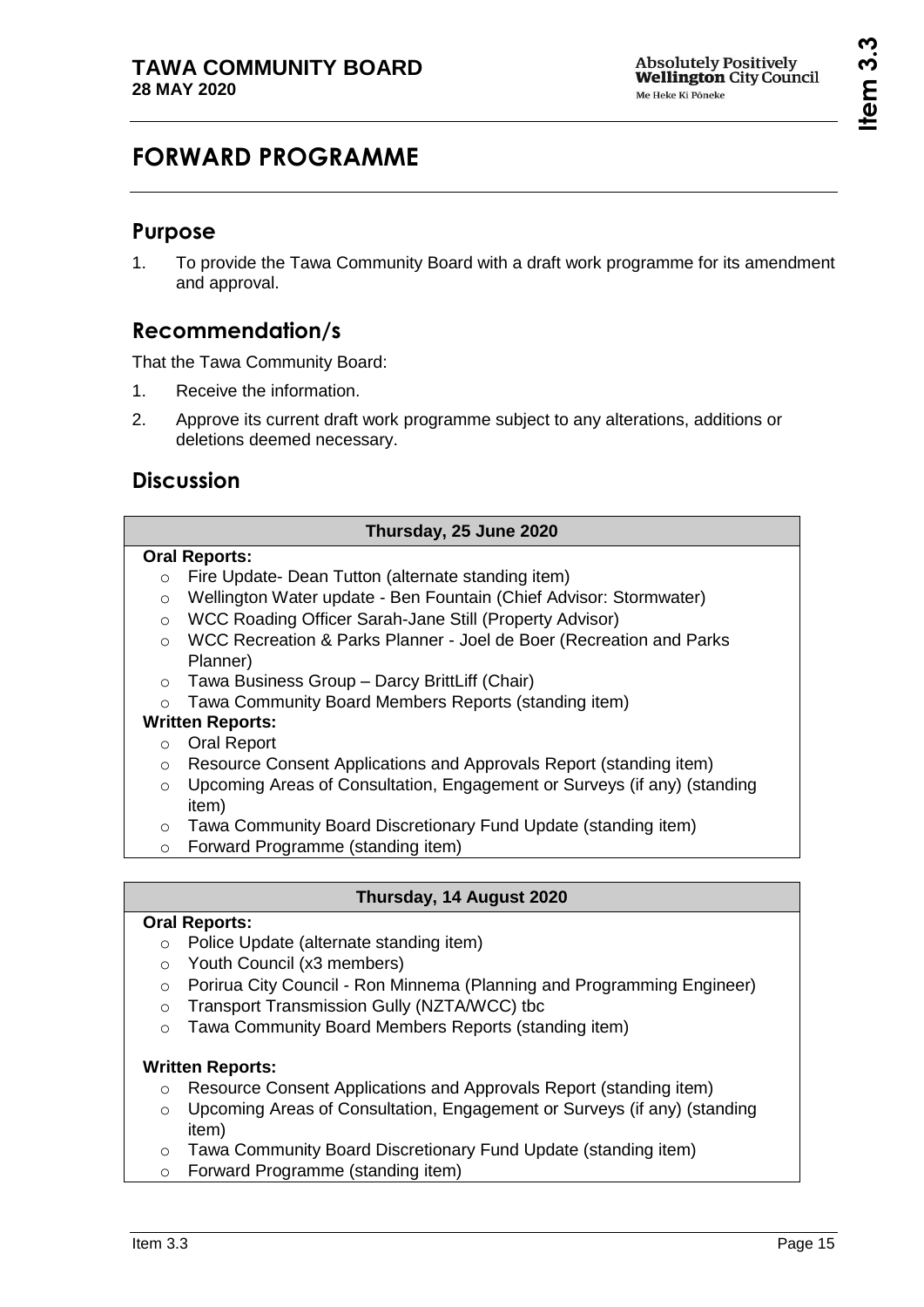## **Attachments**

Nil

| Author     | Helena Patuwai, Elected Member Support Advisor              |
|------------|-------------------------------------------------------------|
| Authoriser | Crispian Franklin, Manager, Elected Member Support Advisors |

# **SUPPORTING INFORMATION**

**Engagement and Consultation** No consultation or engagement is required.

## **Treaty of Waitangi considerations**

There are no Treaty of Waitangi considerations associated with this report.

### **Financial implications**

There are no financial implications associated with this report.

### **Policy and legislative implications**

There are no policy and legislative implications associated with this report.

**Risks / legal**  There are no risks or legal implications associated with this report.

**Climate Change impact and considerations** Not applicable

**Communications Plan** Not applicable

**Health and Safety Impact considered** Not applicable